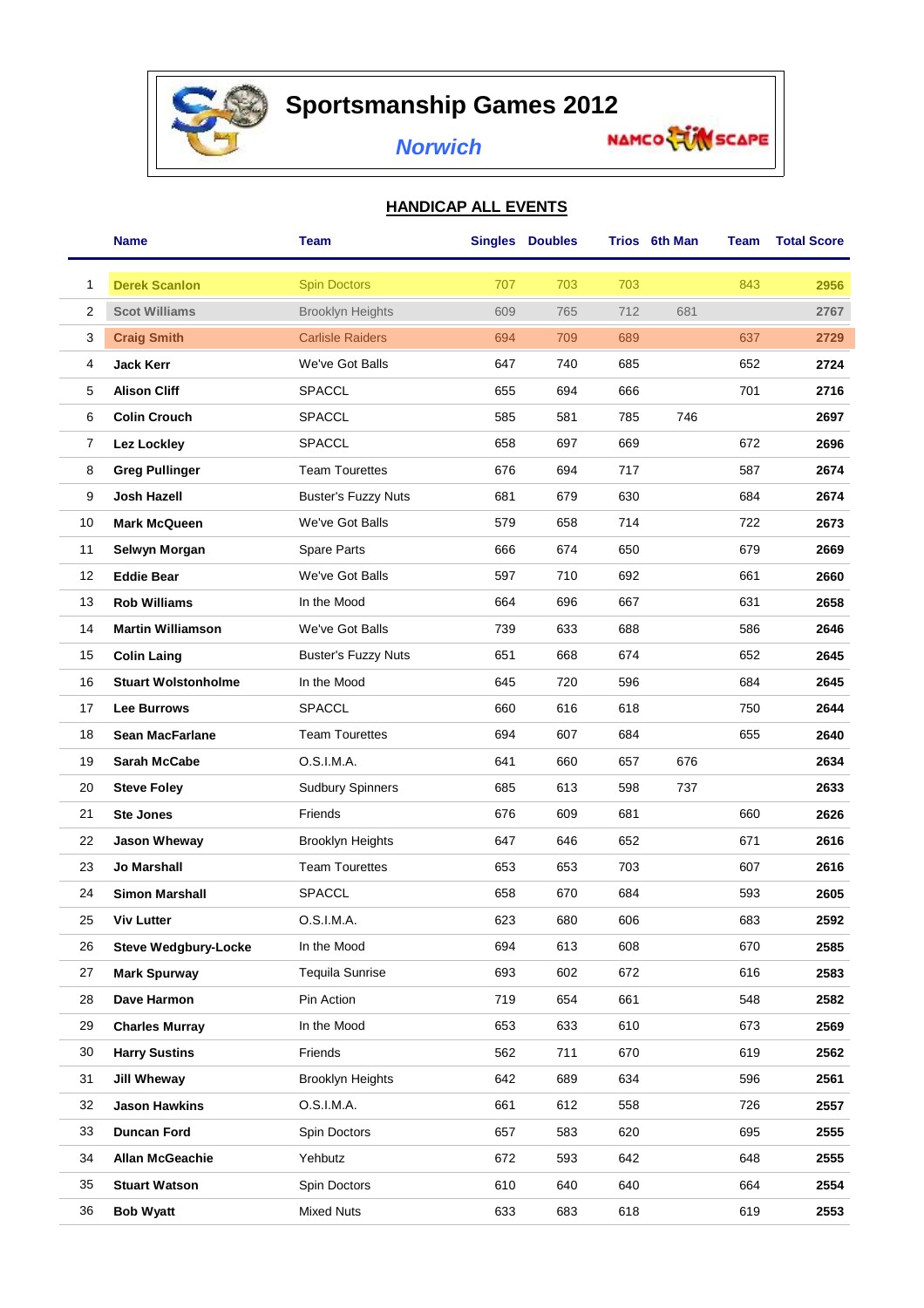|    | Name                       | Team                       |     | <b>Singles Doubles</b> |     | Trios 6th Man | Team | <b>Total Score</b> |
|----|----------------------------|----------------------------|-----|------------------------|-----|---------------|------|--------------------|
| 37 | <b>Steve McLean</b>        | Yehbutz                    | 641 | 621                    | 621 |               | 670  | 2553               |
| 38 | Dave O'Brien               | Friends                    | 589 | 649                    | 642 |               | 666  | 2546               |
| 39 | <b>Ryan Hart</b>           | Oatcakes & Haggis          | 621 | 682                    | 658 |               | 583  | 2544               |
| 40 | Dave Goodwin               | Yehbutz                    | 618 | 612                    | 654 |               | 659  | 2543               |
| 41 | Ken Iredale                | Bicester on Tour           | 628 | 587                    | 656 |               | 665  | 2536               |
| 42 | <b>Bill Nichols</b>        | Spare Parts                | 701 | 641                    | 611 | 576           |      | 2529               |
| 43 | <b>Pat Byrne</b>           | <b>SPACCL</b>              | 737 | 531                    | 598 |               | 654  | 2520               |
| 44 | <b>Fred Miller</b>         | Pin Action                 | 671 | 611                    | 642 |               | 596  | 2520               |
| 45 | Lyn O'Brien                | Friends                    | 667 | 585                    | 614 |               | 648  | 2514               |
| 46 | <b>Hazel Morrison</b>      | We've Got Balls            | 627 | 680                    | 558 |               | 644  | 2509               |
| 47 | <b>Heather Williams</b>    | In the Mood                | 594 | 588                    | 616 | 711           |      | 2509               |
| 48 | <b>Brian Davies</b>        | Mixed Nuts                 | 648 | 596                    | 541 |               | 722  | 2507               |
| 49 | <b>Geoff Ashcroft</b>      | Nuts & Bolts               | 662 | 606                    | 590 |               | 646  | 2504               |
| 50 | <b>Natalie Joyce</b>       | <b>Brooklyn Heights</b>    | 668 | 644                    | 594 |               | 597  | 2503               |
| 51 | <b>Vince Bebbington</b>    | Pick n Mix                 | 602 | 548                    | 631 | 710           |      | 2491               |
| 52 | Laura McEwan               | We've Got Balls            | 663 | 633                    | 592 | 603           |      | 2491               |
| 53 | <b>Rob Nichols</b>         | Spare Parts                | 593 | 572                    | 636 |               | 687  | 2488               |
| 54 | Denise Jackson             | <b>Tequila Sunrise</b>     | 619 | 596                    | 604 |               | 669  | 2488               |
| 55 | <b>Martin Longyear</b>     | Team Royal Mail            | 648 | 668                    | 566 |               | 603  | 2485               |
| 56 | <b>Suzanne McLean</b>      | <b>Brooklyn Heights</b>    | 623 | 607                    | 699 |               | 556  | 2485               |
| 57 | <b>Gary Hoyland</b>        | Spare Parts                | 583 | 603                    | 593 |               | 706  | 2485               |
| 58 | <b>Graeme Cairns</b>       | In the Mood                | 577 | 613                    | 612 |               | 681  | 2483               |
| 59 | <b>Kevin Furness</b>       | Aylesbury Aces             | 609 | 518                    | 641 |               | 709  | 2477               |
| 60 | <b>Emma Manning</b>        | Pin Action                 | 599 | 652                    | 539 | 679           |      | 2469               |
| 61 | <b>Colin Sowerbutts</b>    | Brooklyn Heights           | 636 | 599                    | 611 |               | 607  | 2453               |
| 62 | <b>Derek Hall</b>          | <b>Aylesbury Aces</b>      | 631 | 657                    | 583 | 579           |      | 2450               |
| 63 | <b>Paul Walker</b>         | Spare Parts                | 623 | 623                    | 625 |               | 576  | 2447               |
| 64 | <b>Bill Riley</b>          | <b>Carlisle Raiders</b>    | 720 | 627                    | 519 |               | 575  | 2441               |
| 65 | <b>Margaret Wyatt</b>      | <b>Mixed Nuts</b>          | 610 | 641                    | 537 |               | 650  | 2438               |
| 66 | Dan McGill                 | <b>Buster's Fuzzy Nuts</b> | 552 | 607                    | 641 |               | 637  | 2437               |
| 67 | <b>Paula Senior</b>        | Pick n Mix                 | 628 | 636                    | 552 |               | 620  | 2436               |
| 68 | <b>Marc Cattell</b>        | <b>Team Tourettes</b>      | 589 | 697                    | 581 |               | 559  | 2426               |
| 69 | <b>Alan Calder</b>         | Team Royal Mail            | 542 | 592                    | 640 |               | 650  | 2424               |
| 70 | <b>Roy Webb</b>            | Pick n Mix                 | 636 | 594                    | 612 |               | 578  | 2420               |
| 71 | <b>Martin Ashton</b>       | Pin Action                 | 570 | 663                    | 557 |               | 627  | 2417               |
| 72 | <b>Alison Williamson</b>   | Oatcakes & Haggis          | 568 | 662                    | 595 |               | 587  | 2412               |
| 73 | <b>Geoff Rens</b>          | Pin Action                 | 641 | 669                    | 542 |               | 559  | 2411               |
| 74 | <b>Terry Freeman</b>       | Bicester on Tour           | 558 | 617                    | 608 | 628           |      | 2411               |
| 75 | <b>Karen Chorlton</b>      | Pin Action                 | 584 | 633                    | 560 |               | 631  | 2408               |
| 76 | <b>Imants Stakle</b>       | <b>Carlisle Raiders</b>    | 587 | 591                    | 601 |               | 621  | 2400               |
| 77 | <b>Colin Marshall</b>      | Team Royal Mail            | 631 | 574                    | 600 |               | 595  | 2400               |
| 78 | <b>Robert Martin-Smith</b> | Damdifino                  | 592 | 613                    | 587 | 607           |      | 2399               |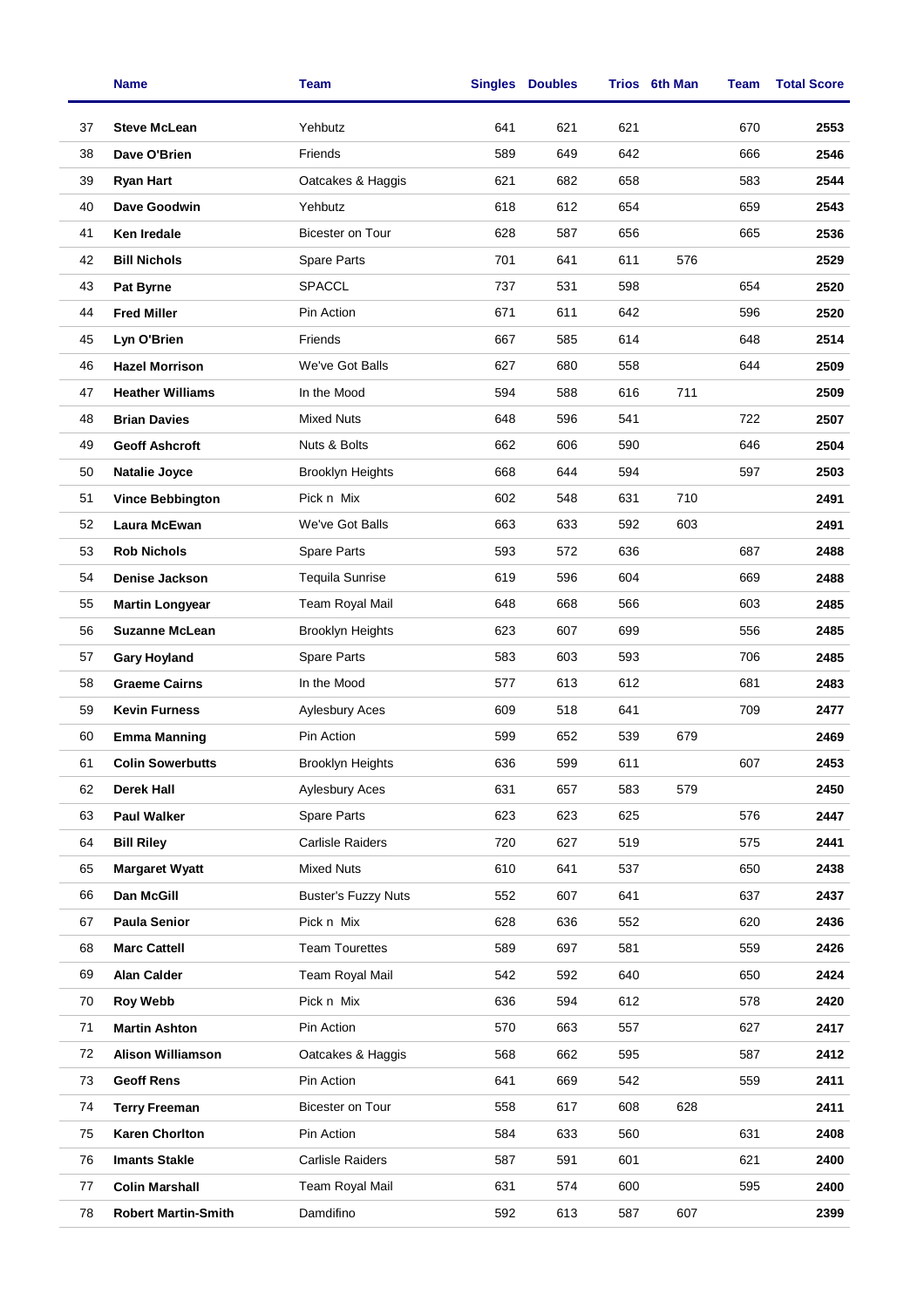|     | <b>Name</b>              | <b>Team</b>                |     | <b>Singles Doubles</b> |     | Trios 6th Man | Team | <b>Total Score</b> |
|-----|--------------------------|----------------------------|-----|------------------------|-----|---------------|------|--------------------|
| 79  | <b>Dean Barrow</b>       | Team Royal Mail            | 553 | 678                    | 565 |               | 599  | 2395               |
| 80  | <b>Linda Spurway</b>     | <b>Tequila Sunrise</b>     | 596 | 633                    | 582 | 581           |      | 2392               |
| 81  | <b>Danny Ayling</b>      | <b>Team Tourettes</b>      | 707 | 597                    | 551 |               | 536  | 2391               |
| 82  | <b>Alan Furness</b>      | Aylesbury Aces             | 606 | 573                    | 614 |               | 596  | 2389               |
| 83  | <b>Alan Farrell</b>      | <b>Mixed Nuts</b>          | 603 | 620                    | 591 |               | 574  | 2388               |
| 84  | <b>Pat Crocker</b>       | Pick n Mix                 | 596 | 631                    | 564 |               | 597  | 2388               |
| 85  | <b>Mark Short</b>        | Spare Parts                | 581 | 598                    | 580 |               | 628  | 2387               |
| 86  | <b>Christine Gauton</b>  | Nuts & Bolts               | 594 | 611                    | 568 |               | 614  | 2387               |
| 87  | <b>Sean Davies</b>       | <b>Buster's Fuzzy Nuts</b> | 559 | 642                    | 660 |               | 525  | 2386               |
| 88  | lan Lindsay              | Damdifino                  | 545 | 653                    | 647 |               | 534  | 2379               |
| 89  | <b>Trish McGeachie</b>   | Yehbutz                    | 589 | 532                    | 642 | 615           |      | 2378               |
| 90  | Jim Jacobs               | Team Wantz                 | 533 | 631                    | 601 | 613           |      | 2378               |
| 91  | <b>Tony Gale</b>         | <b>Tequila Sunrise</b>     | 600 | 587                    | 561 |               | 630  | 2378               |
| 92  | <b>Graham Burnett</b>    | Team Royal Mail            | 568 | 647                    | 592 | 568           |      | 2375               |
| 93  | <b>Kath Gore</b>         | <b>Mixed Nuts</b>          | 600 | 638                    | 550 | 584           |      | 2372               |
| 94  | <b>Gill Strudwick</b>    | <b>Sudbury Spinners</b>    | 641 | 597                    | 586 |               | 548  | 2372               |
| 95  | <b>Alan Smith</b>        | Yehbutz                    | 629 | 596                    | 566 |               | 578  | 2369               |
| 96  | <b>Fred Willsmer</b>     | <b>Team Wantz</b>          | 555 | 617                    | 590 |               | 604  | 2366               |
| 97  | Jean Gardiner            | <b>Sudbury Spinners</b>    | 615 | 586                    | 601 |               | 562  | 2364               |
| 98  | Di Freeman               | <b>Bicester on Tour</b>    | 551 | 548                    | 621 |               | 643  | 2363               |
| 99  | Jill Owen                | Nuts & Bolts               | 652 | 604                    | 550 |               | 556  | 2362               |
| 100 | <b>Wilma Sustins</b>     | Friends                    | 584 | 641                    | 557 |               | 577  | 2359               |
| 101 | <b>Phil Gore</b>         | <b>Mixed Nuts</b>          | 571 | 613                    | 559 |               | 615  | 2358               |
| 102 | <b>Chris Howland</b>     | Team Wantz                 | 588 | 651                    | 570 |               | 549  | 2358               |
| 103 | <b>Gary Ford</b>         | Carlisle Raiders           | 617 | 676                    | 539 | 521           |      | 2353               |
| 104 | <b>Gary Parsons</b>      | <b>Aylesbury Aces</b>      | 627 | 602                    | 567 |               | 550  | 2346               |
| 105 | <b>Elaine Hitchinson</b> | Nuts & Bolts               | 652 | 562                    | 548 | 575           |      | 2337               |
| 106 | <b>Tom Lutter</b>        | O.S.I.M.A.                 | 599 | 577                    | 552 |               | 602  | 2330               |
| 107 | Lynn Jones               | Friends                    | 574 | 555                    | 608 | 591           |      | 2328               |
| 108 | <b>George Hawkins</b>    | <b>Aylesbury Aces</b>      | 606 | 576                    | 505 |               | 638  | 2325               |
| 109 | John Parsons             | <b>Aylesbury Aces</b>      | 592 | 590                    | 560 |               | 583  | 2325               |
| 110 | <b>Justin Aldridge</b>   | Bicester on Tour           | 592 | 667                    | 521 |               | 531  | 2311               |
| 111 | <b>Brian Chapman</b>     | <b>Sudbury Spinners</b>    | 515 | 576                    | 598 |               | 620  | 2309               |
| 112 | <b>Paul Strudwick</b>    | <b>Sudbury Spinners</b>    | 565 | 633                    | 547 |               | 560  | 2305               |
| 113 | <b>Mary Hawkins</b>      | O.S.I.M.A.                 | 593 | 548                    | 554 |               | 608  | 2303               |
| 114 | <b>Katie Haime</b>       | <b>Tequila Sunrise</b>     | 615 | 599                    | 476 |               | 612  | 2302               |
| 115 | lan Hitchinson           | Nuts & Bolts               | 583 | 558                    | 557 |               | 602  | 2300               |
| 116 | <b>Ludy Hart</b>         | Spin Doctors               | 588 | 560                    | 575 |               | 564  | 2287               |
| 117 | <b>Andy Fraser</b>       | Spin Doctors               | 609 | 581                    | 557 | 540           |      | 2287               |
| 118 | Dave Hawkes              | Oatcakes & Haggis          | 543 | 601                    | 562 |               | 580  | 2286               |
| 119 | <b>Brian Marks</b>       | O.S.I.M.A.                 | 569 | 630                    | 563 |               | 517  | 2279               |
| 120 | <b>Vikki Hawes</b>       | Carlisle Raiders           | 599 | 515                    | 635 |               | 528  | 2277               |